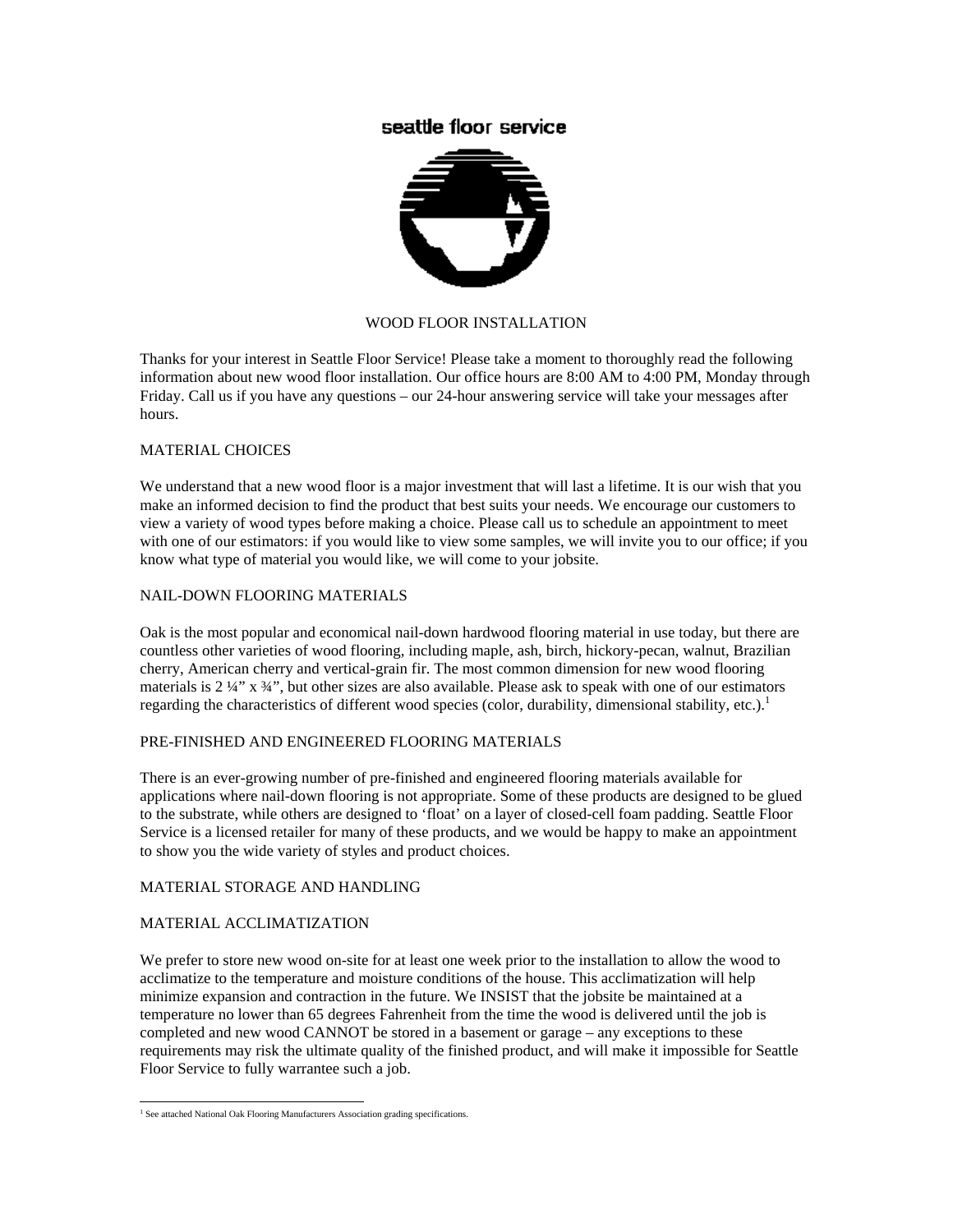#### SEASONAL EFFECTS ON FLOORS

Seattle Floor Service cannot unconditionally guarantee against cupping or shrinkage of newly installed or previously existing floor boards; wood is a product of nature and as such reacts to environmental conditions. Newly installed floors may exhibit shrinkage during heating seasons, due to increased temperature and decreased relative humidity; areas directly above heating ducts will exhibit the greatest degree of shrinkage. Newly installed floors may exhibit expansion and slight cupping through the spring and summer months, when the relative humidity is higher; this may be more pronounced if the floor was installed over an uninsulated basement or crawlspace. If such seasonal climatic changes do affect your floor, time is often the best solution; such problems are often alleviated through the passing of a few seasonal cycles.

## MATERIALS DELIVERY

We do business with local distributors who conveniently make on-site deliveries; we MUST be certain that the job-site is accessible to the delivery person so that the wood may be STORED INDOORS. Unfortunately, we are only given general delivery times (morning or afternoon), so we ask that our customers plan to meet the delivery person, leave a key somewhere on-site, or leave a door open. We require a 50% deposit before any materials will be scheduled for delivery.

## ON THE JOB-SITE

## INSTALLATION TIME

Most installations are of standard  $2\frac{1}{4}$ " x  $\frac{3}{4}$ " tongue-and-groove hardwood boards, blind-nailed to the subfloor. A typical installation of two rooms totaling 400 square feet usually takes two work weeks; the floor is installed the first week, then finished the following week.

## SUBFLOOR QUALITY AND PREPARATION

New wood floors can be installed over a variety of surfaces; nail-down wood flooring requires a wood substrate or underlayment. The requirements for the most common types of subfloor systems are as follows:

- Over an existing wood floor: New flooring must run perpendicular to existing flooring.
- Over plywood: New flooring must run perpendicular to the floor joists.
- Over 1" x 8" shiplap laid at 45 degrees to the joists: new flooring must run perpendicular to the floor joists.
- Over 1" x 8" shiplap laid at 45 degrees to the joists with plywood on top: new flooring may run in any direction.
- Over linoleum on top of plywood: In some cases, linoleum may be left in place, and above guidelines followed in regards to the type of underlayment. If the addition of another layer of flooring will affect transitions or appliances in terms of height differences, the underlay may need to be removed. Consult directly with one of our estimators regarding installing new flooring over existing linoleum.
- Over particle board or oriented strand board (OSB) We do not recommend the installation of nail-down flooring over these types of subflooring material. Neither material is approved as a subflooring material by the National Oak Flooring Manufacturers Association. The addition of a layer of 3/8" or thicker plywood will allow us to install new flooring without removing the particle board or OSB. New flooring installed over particle board or OSB cannot be fully guaranteed.
- Over cement We recommend fastening a subfloor of two layers of 1/2" plywood over closedcell foam to the slab, which will act as a nailing surface for solid nail-down flooring. There are also many engineered and pre-finished flooring materials which can be installed directly